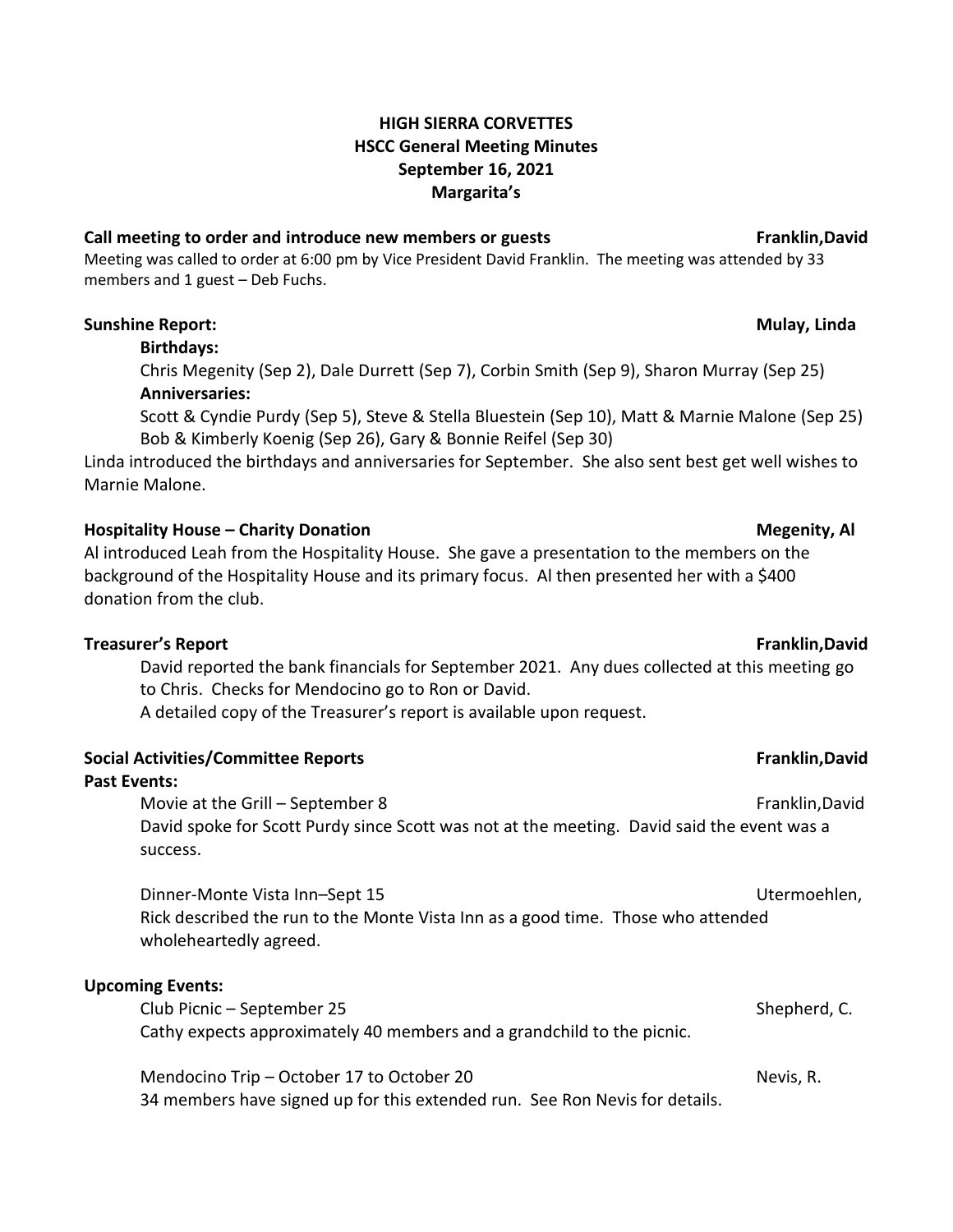Holiday Party – December 18 Megenity, C Chris reminded the members to save the date for December 18 at the Lake Wildwood Clubhouse. Cost for the event will be available at the October meeting.

# **Racing Committee Report Suzuki, Gary**

Past Event: Able Chevrolet Thunderhill event – September 8 A Taste of the Track at Thunderhill – September 9 Laguna Seca Grand Prix and Corvette Corral – September 10 - 12 *If you are interested in learning about the different racing groups and their schedules, check these websites out:* **Check the WSCC site for this year's racing schedule: [wscc.net](https://wscc.net/) Check on Hooked on Driving for their schedule: [www.hookedondriving.com](http://www.hookedondriving.com/)**

**Check Northern California Racing Club (NCRC): [www.ncracing.org](http://www.ncracing.org/)**

# **New Business Franklin, D**

Fire Evacuation housing for HSCC Members Shepherd, C. Cathy requested members to bring completed evacuation questionnaire to the club picnic on September 25.

Corvettes of Sonoma County **Franklin, D.** The Sonoma County **Franklin**, D. The Sonoma County **Franklin**, D.

David announced he will be meeting with the Sonoma Corvettes on October 2 for a BBQ. He plans to discuss coordinating a future combined trip. More information will follow.

Club Logo Franklin, Deb

Becky modeled a finished sweatshirt. Contact Debbie at [rndeb@sbcglobal.net](mailto:rndeb@sbcglobal.net) or call 925-337-0762 if you want to order a shirt with the club logo.

Calendar Planning **Franklin, D.** The Calendar Planning **Franklin**, D. The Calendar Planning **Franklin**, D. David announced a 2022 planning meeting that will take place at the November meeting.

# **Reminders**

Save your pull-tabs (Becky Boyes), hotel items (Mary Jayne Emmons), eye glasses/Hearing Aids (Chris Megenity) and email photos of events to Jay (jayjacobsen@live.com). Members are reminded to check out the club website at www.highsierracorvettes.org Check the WSCC web calendar for additional information **[–](file:///C:/Users/nitaj/Downloads/–%20%20%20https:/wscc.net/) [wscc.net](https://wscc.net/)**

# **Adjourn meeting**

The Meeting was adjourned by Vice President David at 7:47 pm.

### **Old Business Franklin,David**

### **Closing Franklin,David**